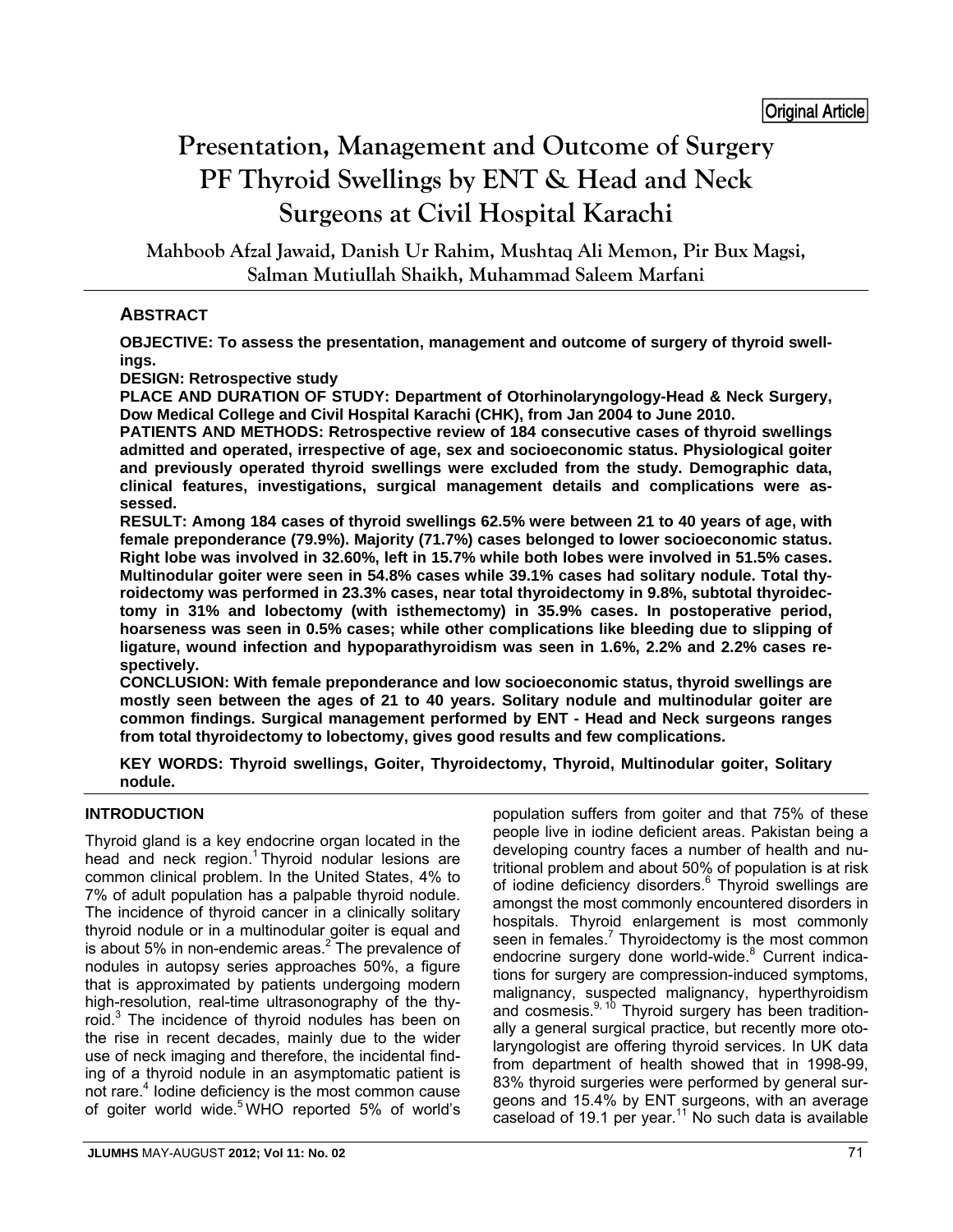in Pakistan. The rationale of this retrospective review is that, all the admitted cases of thyroid swellings by ENT surgeons in our setup should be analyzed for presentation, surgical treatment performed by them and to see the main outcome.

## **PATIENTS & METHODS**

This retrospective review was conducted at the department of ENT - Dow Medical College and Civil Hospital Karachi from January 2004 to June 2010. In this retrospective review 184 consecutive cases of thyroid swellings were included, irrespective of age, sex and socioeconomic status. Physiological goiter and previously operated thyroid swellings were not assessed. The assessment of the cases done by history, physical examination and their investigations including thyroid profile, ultrasound neck, fine needle aspiration cytology and thyroid scan, where needed. All patients with abnormal thyroid function (hypo- or hyperthyroidism) were rendered euthyroid with drugs. Informed consent was taken and thyroid surgery ranging from lobectomy (with isthemectomy) to subtotal, near total or total thyroidectomy was performed considering the age of the patient, size and site and cytological nature of thyroid swelling. Demographic data, clinical features, investigations, surgical management details and complications all were noted. All findings were tabulated and analyzed to draw inferences.

Statistical software SPSS-16.0 was used for data analysis. Frequencies and percentages were computed to present all categorical variables like socio economic status, clinical features, surgical treatment given to the patients, and complications observed in follow-up, ratio (M: F) for sex distribution and mean  $\pm$ SD for age distribution.

# **RESULTS**

Out of 184 cases the age ranged from 18 to 60 years with mean age of  $35.45 \pm 15.16$  years, mode 35 years and median 34 years. In 184 cases series male to female ratio was 1:4. Out of 184 patients 132 (71.7%) belonged to lower socioeconomic. Both lobes were involved in 95 (51.6%) patients. In this review 101 (54.9%) with multinodular goiter. Out of 184 cases we found 27 (14 .7%) cases of thyroid carcinoma. Details of these general characteristics are given in **Table I**. Procedures performed were 66 (35.9%) lobectomies with isthemectomies, 57 (31%) subtotal thyroidectomies, 18 (9.8%) near total thyroidectomies and 43 (23.3%) total thyroidectomies. The surgical options in multinodular goiter were 46 (45.5%) subtotal thyroidectomy, 18 (17.8%) near total thyroidectomy, 16 (15.8%) lobectomy, 16 (15.8%) total thyroidectomy in benign conditions and 05 (05%) in malignant conditions, and similarly surgical options in solitary thyroid nodule were, 22 (30.6%) total thyroidectomy (malignant nodule) and 50 (69.4%) lobectomy (benign nodule) and in all diffuse goiter surgical options were subtotal thyroidectomy. In 15 months follow up period, complications encountered were permanent hoarseness (due to right recurrent laryngeal nerve palsy) in 01 patient (0.5%), hemorrhage (due to slipped ligature), wound infection and hypoparathyroidism seen in 03 (1.6%), 04 (2.2%) and 04 (2.2%) of cases respectively.

#### **TABLE I: GENERAL CHARACTERISTICS AND PRESENTATION OF THYROID SWELLINGS**

| <b>General characteristics</b>                                                                 | <b>NO</b>             | %                            |
|------------------------------------------------------------------------------------------------|-----------------------|------------------------------|
| <b>AGE GROUPS</b><br>Upto 20 yrs<br>21 to 40 yrs<br>41 to 60 yrs<br>$>60$ yrs                  | 15<br>115<br>54<br>00 | 08.2<br>62.5<br>29.3<br>00.0 |
| <b>SEX DISTRIBUTIONS</b><br>Male<br>Female                                                     | 37<br>147             | 20.1<br>79.9                 |
| SOCIOECONOMIC STAUS<br>Lower*<br>Middle**<br>Higher***                                         | 132<br>52<br>00       | 71.7<br>28.3<br>00.0         |
| <b>Presentation</b>                                                                            |                       |                              |
| <b>LOBE DISTRIBUTION</b><br><b>Both lobes</b><br>Right lobe<br>Left lobe                       | 95<br>60<br>29        | 51.6<br>32.6<br>15.8         |
| <b>GOITER DISTRIBUTION</b><br>Multinodular goiter<br>Diffuse goiter<br>Solitary thyroid nodule | 101<br>11<br>72       | 54.9<br>06.0<br>39.1         |
| THYROID CA. DISTRIBUTION<br>Papillary<br>Follicular<br>Medullary                               | 18<br>06<br>03        | 66.7<br>22.2<br>11.1         |

\* LOWER Income Rs Upto 5000 / Month / Person \*\* MIDDLE Income Rs > 5000–10000/Month/Person \*\*\* HIGHER Income Rs > 10000 / Month / Person

### **DISSCUSION**

There is wide variation in clinical presentation and operative management of thyroid disorders. This is because of the individual perception of each particular surgeon and to some extent; another contributory factor is the lack of a uniform standard policy. For instance, some are satisfied with hemithyroidectomy for papillary thyroid carcinoma while others would not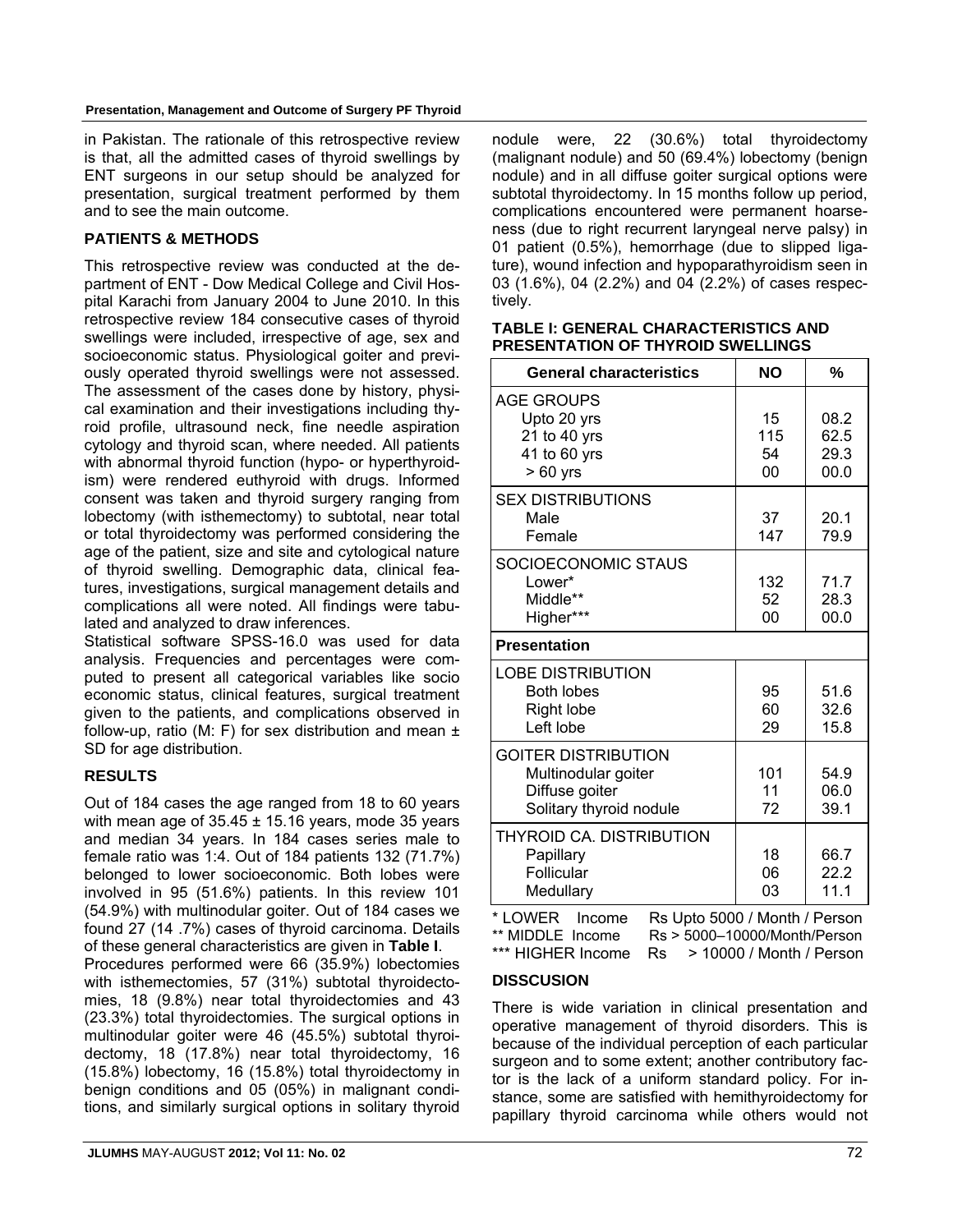**Mahboob Afzal Jawaid, Danish Ur Rahim, Mushtaq Ali Memon, Pir Bux Magsi, Salman Mutiullah Shaikh, Muhammad Saleem Marfani** 

settle for anything less than total thyroidectomy/radical surgery.<sup>12</sup> In our review mean age was  $35.45\pm15.16$ yrs, which is comparable to that reported by Shaikh, M S, from Larkana, Pakistan<sup>13</sup> (mean age 36 yrs) while in contrast Veyseller observed mean age to be 42.6  $yrs^{14}$  and Ozbas (Turkey) 43.6 yrs. <sup>9</sup> The difference in mean age in other parts of the world may be due to better health facilities, more awareness, education, and life expectancy as compared to our region. Male to female ratio in our review was 1:4, which is comparable to Imran's study from Karachi (M: F ratio as  $1:3.8$ <sup>15</sup>. In contrast, Hussain also from Karachi reported M: F ratio of 1:6.19<sup>16</sup> while Godara from India observed it to be 1:10.1.

In this review, the involvement of both lobes was frequently noticed, i.e. 51.5%, followed by right lobe 32.6%, which is comparable to Bekele's study (Ethopia)  $17$  i.e. both lobes 70% followed by right lobe 17.5%. In contrast Iqbal's study revealed 64% right lobe involvement, followed by the left lobe.

Our review revealed multinodular goiter in 55.2% cases, which was comparable to Hussain's study 61.63%16. In contrast Godara found multinodular goiter only in 15% cases with preponderance of solitary thyroid nodule in  $68\%$ .<sup>12</sup> We found solitary thyroid nodule in 38.8% of cases. So this means that prevalence of multinodular goiter is more in our region as compare to other parts of world.

All patients were managed surgically. In 35.9% lobectomy with isthemectomy was performed, followed by 31% subtotal thyroidectomies, 23.3% total thyroidectomies and 9.8% near total thyroidectomies. In contrast total thyroidectomy was the commonest surgical procedure performed by Akin (Lahore)<sup>18</sup> in  $48.9\%$  of cases followed by subtotal thyroidectomy in 14.9% patients while Khanzada reported 37.1% hemithyroidectomy, 40.7% subtotal thyroidectomy, 7.8% neartotal thyroidectomy and  $13.5\%$  total thyroidectomy<sup>19</sup>. In one recent study of Italian surgeon Pelizzo, thyroid lobectomy was carried out in 20.8% of patients, while the remaining  $79.2\%$  underwent total thyroidectomy.<sup>20</sup> Initially the percentage of total thyroidectomy was less in our series, probably due to lack of clear cut guidelines but now trend has changed and total thyroidectomies are frequently performed with minimal complications. In multinodular goiter recurrence can be completely avoided if total thyroidectomy is performed initially.<sup>2</sup>

In cases of multinodular goiter we performed 45.5% subtotal thyroidectomy, 20.8% total thyroidectomy, 17.8% near total thyroidectomy and 15.8% lobectomy. In Godara's study operative procedures for multinodular goiter were Hartley Dunhill procedure (one complete lobe and the isthmus are removed with partial lobectomy of second lobe) 53.3%, subtotal thyroidectomy 20%, lobectomy 20% and total thyroidectomy  $6.7\%$ <sup>12</sup>

In the current review, for solitary thyroid nodule, total thyroidectomy was performed in 30.6% (for malignant nodule) and lobectomy in 69.4%. Godara performed nodulectomy in 19.1% cases for solitary thyroid nodule, partial lobectomy in 1.5%, hemithyroidectomy in 73.5% and total thyroidectomy in 1.5%. Nowadays nodulectomy is obsolete and thyroid lobectomies are common in solitary thyroid nodules and if histopathology proves malignancy then completion thyroidectomy should be done as a rule.

In this review malignancy was encountered in 14.7%, comparable to Hussain's study, reporting 14.3% malignancy<sup>16</sup>. While in contrast Godara observed 8% malignancy and Rahman (Nigeria)  $9.3\%$   $^{22}$ . In our review papillary carcinoma was diagnosed in 66.7%, follicular carcinoma in 22.2% and medullary carcinoma in 11.1%, while Godara encountered papillary carcinoma in 75% and follicular carcinoma in 25%. In contrast Hussain reported papillary carcinoma in 11.2% and follicular carcinoma in 1.8%.

Thyroidectomy is one of the main operations performed in surgical units. The indications for this operation include cosmetic problems, obstructive symptoms, hyperthyroidism, malignancy and clinical suspicion of malignancy. The main postoperative complications of this operation are injury to the recurrent laryngeal nerve and hypocalcaemia.<sup>23</sup>

We compared our (ENT surgeons) postoperative complications with general surgeons. In this review, hoarseness due to recurrent laryngeal nerve injury was in 0.5% of cases, which was comparable to Barczyński (Poland) 0.7%<sup>24</sup>, while in contrast, Chaudhary reported 3.2%<sup>25</sup> and Khanzada 2.8%. In current review haemorrhage occurred in 1.6%, wound infection in 2.2% and parathyroid insufficiency in 2.2% which is comparable to Khanzada, 1.4% heamorrhage, 0.7% wound infection and 3.5% parathyroid insufficiency while in contrast to Serdar Ozbas reported 0.4% haemorrhage, 0.6% wound infection & 0.4% parathyroid insufficiency and Qasaimeh reported 9.2% parathyroid insufficiency (6.6% transient & 2.2% permanent hypocalcemia).

# **CONCLUSION**

With female preponderance and low socioeconomic status, thyroid swellings were mostly seen between 21 to 40 years. Multinodular goiter, solitary nodule were common findings and malignancy observed in 14.7% cases, which alarm for proper evaluation at an earliest. There is a need to stratify and standardize the surgical management. Surgical management performed by ENT and head and neck surgeons ranges from total thyroidectomy to lobectomy gives good re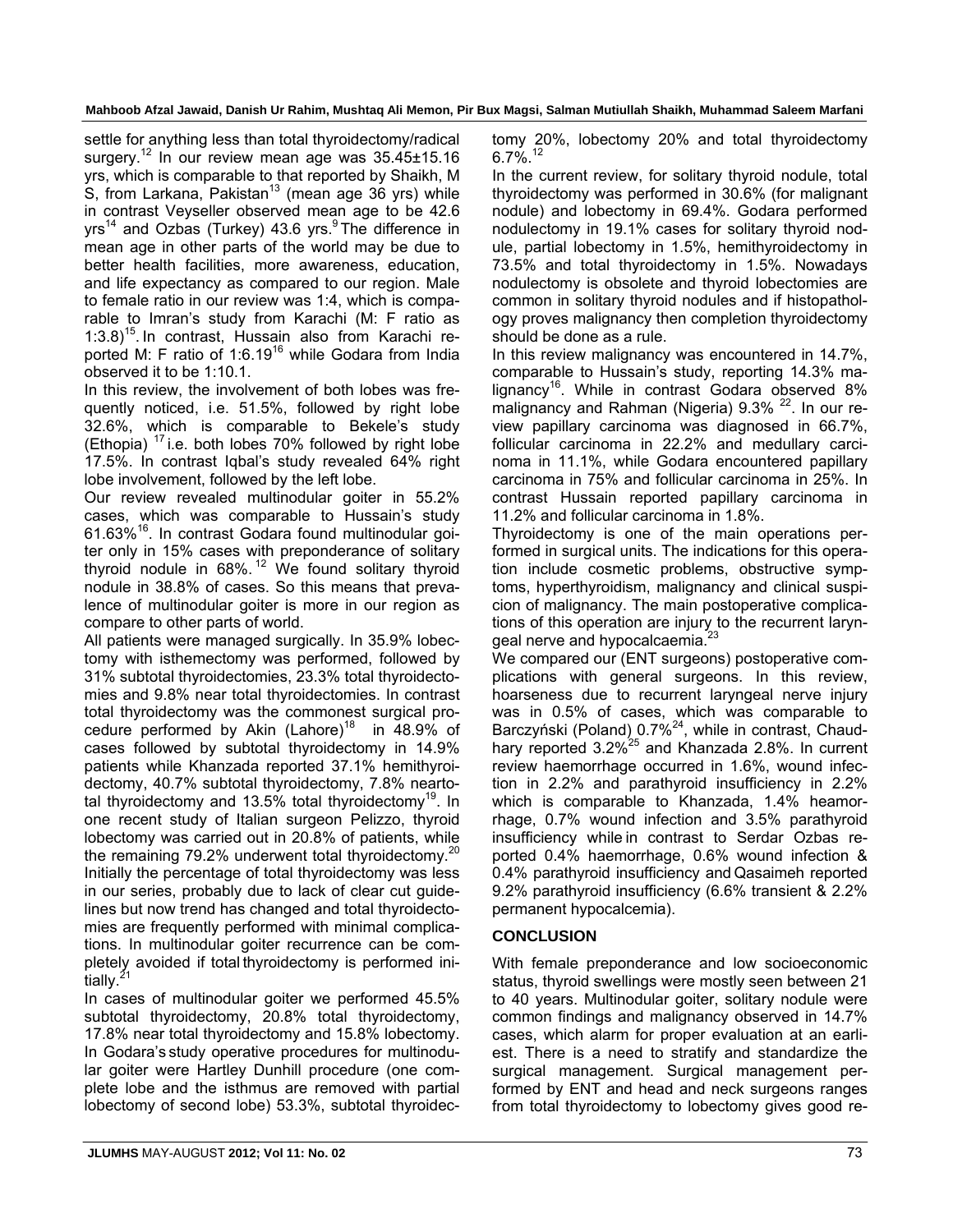sults and fewer complications. The formation of multidisciplinary teams including endocrinologist, general surgeons and otolaryngologists, can improve surgical skills, training and treatment outcomes.

## **REFERENCES**

- 1. Clark S. The thyroid gland: function tests and imaging. In: Gleeson M, Browning GG, Burton MJ, Clarke R, Hibbert Jones NS et al, editors. Scott-Brown's Otorhinolaryngology, Head and Neck Surgery. Great Britain: Edward Arnold, 2008.p.327-37.
- 2. Nguyen GK, editor. Essentials of Head and Neck Cytology. Canada: Spring, 2009.p.8-39.
- 3. Slovik DM. Evaluation of Thyroid Nodules. In: Goroll AH, Mulley AG, editors. Primary Care Medicine: Office Evaluation and Management of the Adult Patient. Boston, Massachusetts: Lippincott Williams & Wilkins, 2008.p.736-40.
- 4. Polyzos SA, Kita M, Avramidis A. Thyroid nodules - Stepwise diagnosis and management. Hormones 2007;6:101-9.
- 5. Albon ML, Franklyn JA. The thyroid: nonmalignant disease. In: Gleeson M, Browning GG, Burton MJ, Clarke R, Hibbert Jones NS, editors. Scott-Brown's Otorhinolaryngology, Head and Neck Surgery. Great Britain: Edward Arnold, 2008.p.338-66.
- 6. Rehman M, Khalil J, Muhammad Aurangzeb. Total versus subtotalthyroidectomy for multinodular goiter. Pak J Surg 2010;26:192-7.
- 7. Reid JR. Thyroid Disease. In: Sloane PD, Slatt LM, Ebell MH, Jacques LB, Smith MA, editors. Essentials of family medicine. Baltimore, Pheladelphia: Lippincott Williams & Wilkins, 2008.p.263-78.
- 8. Nour AM, Al-Momen AHA. Prevention of Recurrent Laryngeal Nerve Injury in Thyroid Surgery: Are Neuromonitoring Techniques Needed? [Online]. 2011 [cited 2011 April 18]; Available from: URL:http://www.ajol.info/index.php/ecajs/ article/viewFile/72490/61406.
- 9. Ozbas S, Kocak S, Aydintug S, Cakmak A, Demirkiran MA, Wishrat GC. Comparison of the complications of subtotal, near total and total thyroidectomy in the surgical management of multinodular goiter. Endocr J 2005;52:199-205.
- 10. Pedamalla R, Pedamalla SB, Rao KV, Pedamalla C. Incidence of occult carcinoma in multinodular goiter using histopathological findings. [Online].

2008 [cited 2008 May 19]; Available from: URL:http://www.ispub.com/journal/the-internetjournal-of-surgery/volume-17-number-1/incidenceof-occult-carcinoma-in-multinodular-goiter-usinghistopathological-findings.html.

- 11. Ramsden JD, Johnson AP, Cocks HC, Watkinson JC. Who performs thyroid surgery: a review of current otolaryngological practice? Clin Otolaryngol Allied Sci 2002;27:304-9.
- 12. Godara R, Garg P, Singla S. Thyromegaly: Lack Of Consensus In Management. [Online]. 2007 [cited 2007 March 23]; Available from: URL:http:// www.ispub.com/journal/the-internet-journal-ofsurgery/volume-10-number-1/thyromegaly-lack-ofconsensus-in-management.html.
- 13. Shaikh MS, Abro H, Dholia KR, Shaikh AS. Risks and complications of thyroid surgery: a 10 years experience. J Surg Pak 2007;12:19-22.
- 14. Veyseller B, Aksoy F, Demirhan H, Yildirim YS, Ertaş B, Açikalin RM, et al. Total thyroidectomy in benign thyroid diseases. Kulak Burun Bogaz Ihtis Derg 2009;19:299-303.
- 15. Imran AA, Majid S, Khan SA. Diagnosis of enlarged thyroid – an analysis of 250 cases. Ann KE Med Coll 2005;11:203-4.
- 16. Hussain N, Anwar M, Nadia N, Ali Z. Patterns of surgically treated thyroid disease in Karachi. Biomedica 2005;21:18-20.
- 17. Bekele A, Osman M. Goitre in a Teaching Hospital in North Western Ethiopia. East Cent Afr J Surg 2006;11:21-7.
- 18. Akin M, Kurukahvecioglu O, Anadol AZ, Yuksel O, Taneri F. Analysis of surgical complications of thyroid diseases: results of a single institution. Bratisl Lek Listy 2009;110:27-30.
- 19. Khanzada TW, Samad A, Memon W, Kumar B. Post Thyroidectomy Complications: The Hyderabad Experience. J Ayub Med Coll Abbottabad 2010;22:65-8.
- 20. Pelizzo MR, Toniato A, Piotto A, Pagetta C, Ide EC, Boschin IM, Bernante P. The surgical treatment of the nodular goiter. Ann Ital Chir 2008;79:13-6.
- 21. Agarwal G, Aggarwal V. Is total thyroidectomy the surgical procedure of choice for benign multinodular goiter? An evidence-based review. World J Surg 2008;32:1313-24.
- 22. Rahman GA, Abdulkadir AY, Braimoh KT, Inikori AR. Thyroid cancers amongst goiter population in